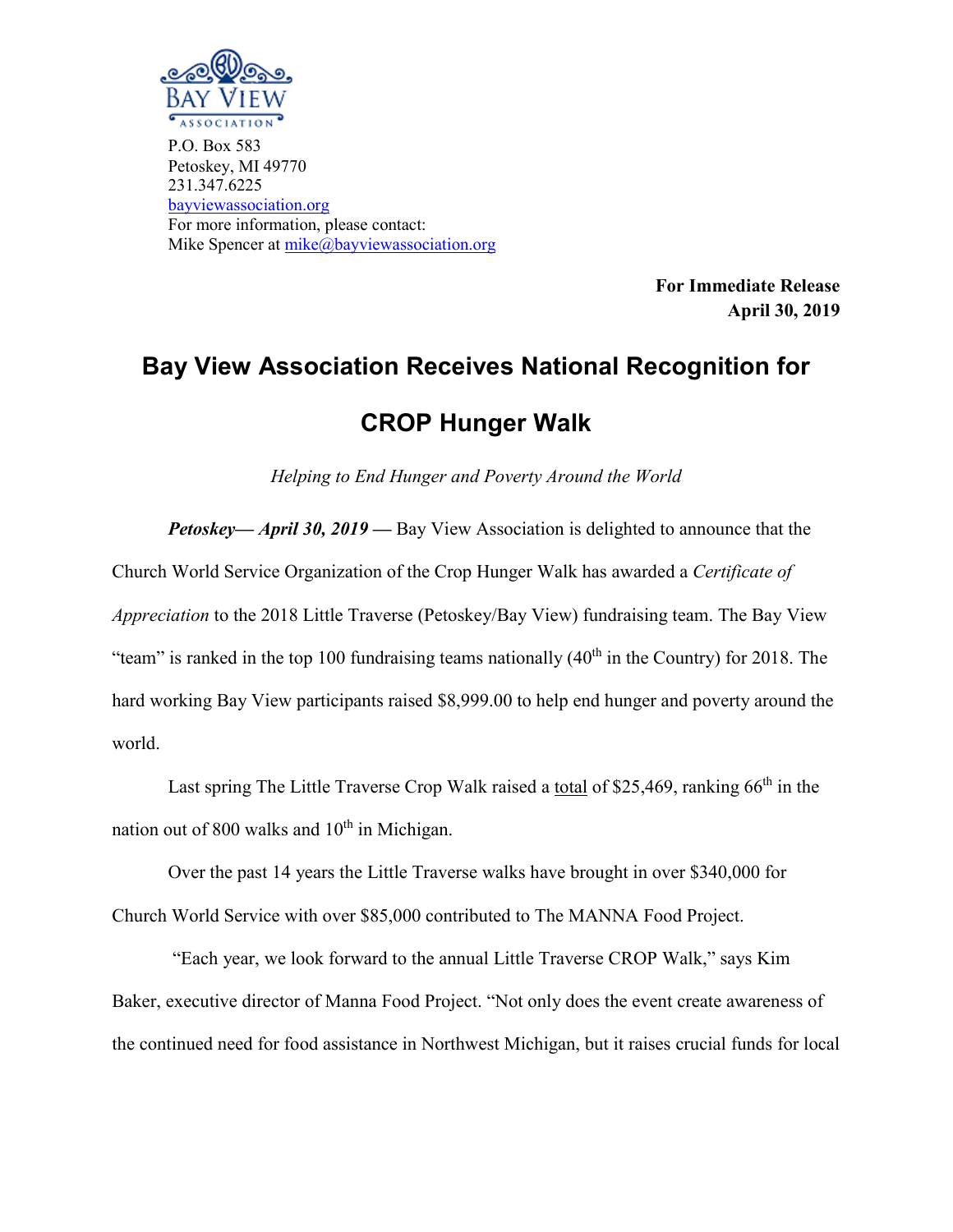food pantries to provide for those in need. We hope to see a great turn-out this year for this meaningful stroll through the streets of historic Bay View."

Baker adds that Manna is very grateful for all the support provided by the association and its residents—from the generous financial contributions of its Campus Club, to Bay View's Youth Group, which assembled thousands of nutritious food pouches last summer for distribution throughout Manna's tri-county area.

CROP Hunger Walks are community-wide events sponsored by [Church World](http://www.cwsglobal.org/)  [Service](http://www.cwsglobal.org/) and organized by local congregations or groups to raise funds to end hunger at home and around the world. The donations raised help from putting seeds into otherwise empty gardens or tools into the hands of hardworking farmers.

Greg Jackson, Crop Walk co-chair, expressed that "As we prepare for our 15th annual CROP Hunger Walk, we are grateful for our local corporate sponsors and all our participants. Our 2019 challenge is to raise \$30,000 to assist in alleviating hunger in Northern Michigan and around the world."

The 2019 [Little Traverse CROP Walk](https://www.crophungerwalk.org/petoskeymi) will be on June 29th so save the date and help alleviate hunger in Northern Michigan and around the world. Registration will be at Evelyn Hall (Bay View Post Office, 1670 Park, Petoskey, MI 49770 for gps directions) at 8:30 a.m. and the walk will begin at 9:00 a.m. Join us for a 3 mile walk around our beautiful Bay View or "rock" on the Evelyn Hall porch and enjoy the entertainment!

<https://www.crophungerwalk.org/petoskeymi>

###